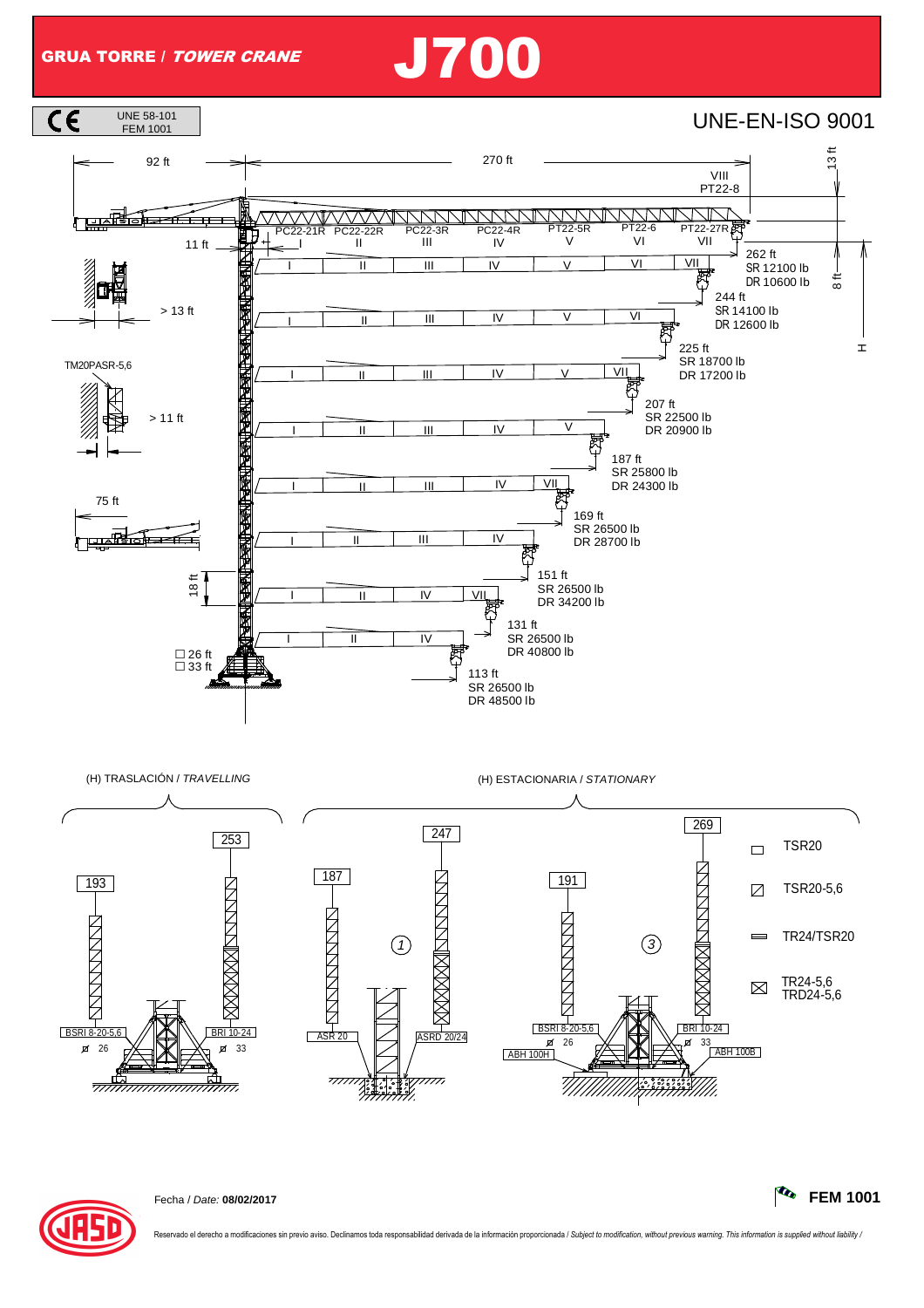|            | <b>CARGAS / LOADS</b> |                                                                              |       |       |       |       |       |       |       |       |       | <b>J700</b> |
|------------|-----------------------|------------------------------------------------------------------------------|-------|-------|-------|-------|-------|-------|-------|-------|-------|-------------|
| لمجما      | ST-SR (lb)            | Cargas máximas / Maximum loads<br>Single Trolley - Single Reeving - 26500 lb |       |       |       |       |       |       |       |       |       |             |
| $\Box\Box$ | 26500 lb<br>$@$ (ft)  | Alcance del gancho [ft] / Hook reach [ft]                                    |       |       |       |       |       |       |       |       |       |             |
| ft]        |                       | 82                                                                           | 98    | 113   | 131   | 151   | 169   | 187   | 207   | 225   | 244   | 262         |
| 262        | 142                   | 26500                                                                        | 26500 | 26500 | 26500 | 24700 | 21500 | 19000 | 16700 | 15000 | 13400 | 12100       |
| 244        | 148                   | 26500                                                                        | 26500 | 26500 | 26500 | 25900 | 22600 | 19900 | 17600 | 15800 | 14100 |             |
| 225        | 169                   | 26500                                                                        | 26500 | 26500 | 26500 | 26500 | 26500 | 23500 | 20800 | 18700 |       |             |
| 207        | 180                   | 26500                                                                        | 26500 | 26500 | 26500 | 26500 | 26500 | 25400 | 22500 |       |       |             |
| 187        | 183                   | 26500                                                                        | 26500 | 26500 | 26500 | 26500 | 26500 | 25800 |       |       |       |             |
| 169        | 169                   | 26500                                                                        | 26500 | 26500 | 26500 | 26500 | 26500 |       |       |       |       |             |
| 151        | 151                   | 26500                                                                        | 26500 | 26500 | 26500 | 26500 |       |       |       |       |       |             |
| 131        | 131                   | 26500                                                                        | 26500 | 26500 | 26500 |       |       |       |       |       |       |             |
| 113        | 113                   | 26500                                                                        | 26500 | 26500 |       |       |       |       |       |       |       |             |

| <u>    iği</u>                                                                                                                                                                                                                                            |           | Cargas máximas / Maximum loads             |       |       |       |       |       |       |       |       |       |       |
|-----------------------------------------------------------------------------------------------------------------------------------------------------------------------------------------------------------------------------------------------------------|-----------|--------------------------------------------|-------|-------|-------|-------|-------|-------|-------|-------|-------|-------|
|                                                                                                                                                                                                                                                           | ST-DR lbl | Single Trolley - Double Reeving - 52900 lb |       |       |       |       |       |       |       |       |       |       |
| $\sqrt{2}$                                                                                                                                                                                                                                                | 52900 lb  | Alcance del gancho [ft] / Hook reach [ft]  |       |       |       |       |       |       |       |       |       |       |
| $[ft] % \begin{center} % \includegraphics[width=\linewidth]{imagesSupplemental_3.png} % \end{center} % \caption { % Our method is used for the method. % The method is used in the image. % The method is used in the image. % } % \label{fig:example} %$ | $@$ (ft)  | 82                                         | 98    | 113   | 131   | 151   | 169   | 187   | 207   | 225   | 244   | 262   |
| 262                                                                                                                                                                                                                                                       | 75        | 48100                                      | 39000 | 33100 | 27600 | 23200 | 20000 | 17500 | 15200 | 13400 | 11800 | 10600 |
| 244                                                                                                                                                                                                                                                       | 78        | 50300                                      | 40800 | 34600 | 29000 | 24400 | 21100 | 18400 | 16000 | 14200 | 12600 |       |
| 225                                                                                                                                                                                                                                                       | 90        | 52900                                      | 47600 | 40500 | 34000 | 28800 | 25000 | 22000 | 19300 | 17200 |       |       |
| 207                                                                                                                                                                                                                                                       | 95        | 52900                                      | 51100 | 43600 | 36700 | 31100 | 27100 | 23800 | 20900 |       |       |       |
| 187                                                                                                                                                                                                                                                       | 97        | 52900                                      | 51900 | 44300 | 37300 | 31600 | 27500 | 24300 |       |       |       |       |
| 169                                                                                                                                                                                                                                                       | 100       | 52900                                      | 52900 | 46000 | 38800 | 32800 | 28700 |       |       |       |       |       |
| 151                                                                                                                                                                                                                                                       | 103       | 52900                                      | 52900 | 47700 | 40300 | 34200 |       |       |       |       |       |       |
| 131                                                                                                                                                                                                                                                       | 104       | 52900                                      | 52900 | 48300 | 40800 |       |       |       |       |       |       |       |
| 113                                                                                                                                                                                                                                                       | 105       | 52900                                      | 52900 | 48500 |       |       |       |       |       |       |       |       |

| <b>J700</b><br><b>CARACTERISTICAS DE MECANISMOS / MECHANISMS</b> |                                                                                                                                                              |                                                                                                                                                                      |                                                                          |                               |                                                       |                          |  |  |  |
|------------------------------------------------------------------|--------------------------------------------------------------------------------------------------------------------------------------------------------------|----------------------------------------------------------------------------------------------------------------------------------------------------------------------|--------------------------------------------------------------------------|-------------------------------|-------------------------------------------------------|--------------------------|--|--|--|
| *opcional                                                        | $\sqrt[6]{\frac{1}{2}}$                                                                                                                                      |                                                                                                                                                                      | - 1                                                                      |                               |                                                       |                          |  |  |  |
| *optional                                                        | <b>EC88110VF</b><br>65 kW                                                                                                                                    | *EC150185VF<br>110 kW                                                                                                                                                | TG4025VFJ600<br>4 x 7,5 kW                                               | <b>OG4006VF</b><br>4 x 7,5 kW | <b>TC15105VF</b><br><b>11 kW</b>                      | <b>TH4010</b><br>29,4 kW |  |  |  |
|                                                                  | 30000<br>26500 lb  92 ft/min.<br>25000<br>6000 lb  361 ft/min.<br>20000<br>Ib 15000<br>10000<br>5000<br>50 100 150 200 250 300 350 400<br>ft/min             | 30000<br>26500 lb  157 ft/min.<br>25000<br>6000 lb  604 ft/min.<br>20000<br>lb<br>15000<br>10000<br>5000<br>350<br>150<br>250<br>450<br>550<br>650<br>ft/min         | 082<br>ft/min                                                            | 00,8<br>r/min<br>sl/min       | 26500<br>0344<br>ft/min<br>52900 ft<br>0171<br>ft/min | $1.9$ ft/min             |  |  |  |
|                                                                  | 60000<br>52900 lb  46 ft/min.<br>11900 lb  180 ft/min.<br>50000<br>Ib <sup>40000</sup><br>30000<br>20000<br>10000<br>80<br>120<br>160<br>40<br>200<br>ft/min | 60000<br>52900 lb  79 ft/min.<br>50000<br>11900 lb  180 ft/min.<br>40000<br>lb.<br>30000<br>20000<br>10000<br>50<br>350<br>100<br>150<br>200<br>250<br>300<br>ft/min | <b>LA</b><br>EC88110VF: AMPERAGE = 182 A<br>EC150185VF: AMPERAGE = 241 A | 480V 60Hz                     |                                                       |                          |  |  |  |
|                                                                  | <b>NNNNNNNN</b><br><b>SR</b><br>$H \leq$<br><b>DR</b><br>H                                                                                                   | 1430 ft<br>715 ft                                                                                                                                                    | i.                                                                       | $^{\prime}$ lb                | ۰H                                                    |                          |  |  |  |



Fecha / Date: **08/02/2017 FEM 1001**

Reservado el derecho a modificaciones sin previo aviso. Declinamos toda responsabilidad derivada de la información proporcionada / Subject to modification, without previous warning. This information is supplied without lia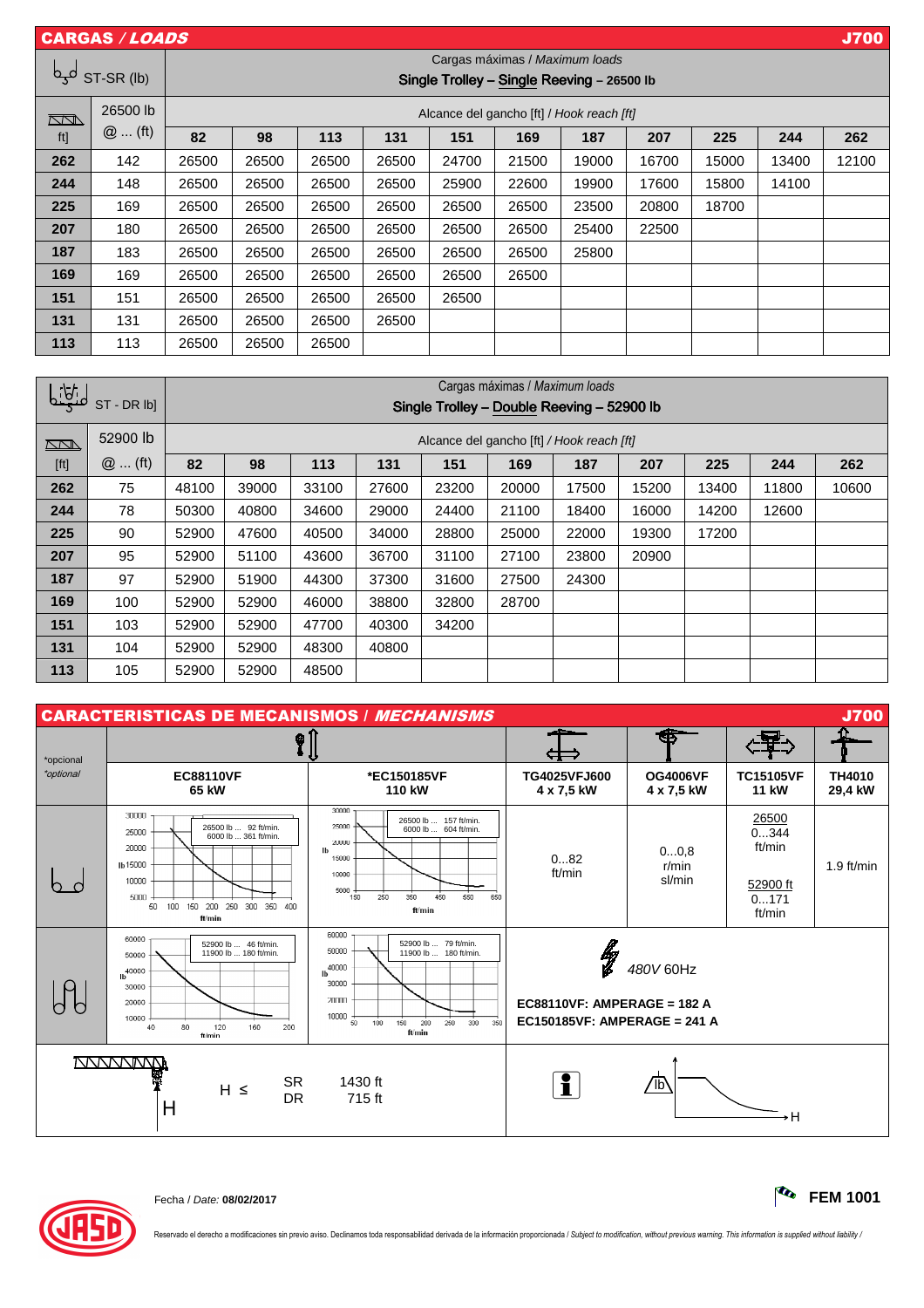| <b>LISTA DE EMBARQUE / PACKING LIST</b><br><b>J700</b>                                                         |                                                              |                                                                                                               |                              |                          |                          |                                  |  |  |  |
|----------------------------------------------------------------------------------------------------------------|--------------------------------------------------------------|---------------------------------------------------------------------------------------------------------------|------------------------------|--------------------------|--------------------------|----------------------------------|--|--|--|
| <b>DENOMINACIÓN / DENOMINATION</b>                                                                             |                                                              |                                                                                                               | $L$ [ft]                     | A [ft]                   | $H$ [ft]                 | P/W<br>[Ib]                      |  |  |  |
| Torre inferior<br>Lower tower                                                                                  | TSRI 20-5,6                                                  |                                                                                                               | 19.7                         | 7.4                      | 7.4                      | 14500                            |  |  |  |
| Torre desmontada<br>Dismantled tower                                                                           | TRD24-5,6                                                    | ェ<br>$\rightarrow$ A                                                                                          | 19.7                         | 3.8                      | 8.3                      | 11370                            |  |  |  |
| Torre<br>Tower                                                                                                 | TSR <sub>20</sub><br>TSR20-5,6<br>TR24-5,6                   | $\leftarrow$ A $\rightarrow$                                                                                  | 14.0<br>19.7<br>19.7         | 7.4<br>7.4<br>9.1        | 7.4<br>7.4<br>9.3        | 6900<br>9400<br>10200            |  |  |  |
| Larguero largo, reducción<br>Long crossbar, reduction                                                          | <b>TR24/TSR20</b>                                            | I                                                                                                             | 13.0                         | 2.0                      | 6.0                      | 5000                             |  |  |  |
| Larguero corto reduccion<br>Short crossbar, reduction                                                          | <b>TR24/TSR20</b>                                            | I                                                                                                             | 6.3                          | 2.0                      | 6.0                      | 2300                             |  |  |  |
| Torre asiento pista + base punta de torre + orientación<br>Slewing table + tower head base + slewing mechanism |                                                              | 中国<br>$\square$<br>$\leftarrow$ A<br>$\Rightarrow$                                                            | 15.4                         | 8.1                      | 8.4                      | 27200                            |  |  |  |
| Punta de torre<br><b>Tower</b> head                                                                            |                                                              | А                                                                                                             | 14.3                         | 7.3                      | 6.6                      | 9500                             |  |  |  |
| Conjunto asiento pista, punta de torre y orientación                                                           | Slewing table assembly, tower head and slewing mechanism     |                                                                                                               | 26.7                         | 8.2                      | 8.4                      | 36700                            |  |  |  |
| Tramo de pluma                                                                                                 | PC22-1R (I)<br>PC22-2R (II)<br>PC22-3R (III)<br>PC22-4R (IV) | エ<br>☑<br>$-L \rightarrow$<br>$A \rightarrow$                                                                 | 38.2<br>38.5<br>38.5<br>38.5 | 7.3<br>7.1<br>6.8<br>6.8 | 8.2<br>8.1<br>8.1<br>8.1 | 11700<br>13000<br>13500<br>12800 |  |  |  |
| Jib section                                                                                                    | PT22-5R (V)<br>PT22-6 (VI)<br>PT22-7R (VII)<br>PT22-8 (VIII) | エ<br><u>MAMANAMANA</u><br>$\Lambda$<br>$\leftarrow$ $\leftarrow$ $\leftarrow$ $\leftarrow$<br>$A \rightarrow$ | 38.5<br>38.5<br>19.4<br>19.2 | 6.8<br>6.8<br>6.8<br>6.8 | 8.1<br>8.1<br>8.0<br>7.9 | 6700<br>4700<br>2600<br>2000     |  |  |  |
| Polipasto<br>Hook assembly                                                                                     | ST/DR                                                        | I                                                                                                             | 6.8                          | 2.3                      | 4.5                      | 2500                             |  |  |  |
| Carro<br>Trolley                                                                                               | ST/DR                                                        | 뿺<br>L<br>Α<br>$\mathbf{I}$                                                                                   | 10.7                         | 7.6                      | 7.2                      | 3010                             |  |  |  |
| Plataforma y cabina<br>Platform and cabin                                                                      |                                                              |                                                                                                               | 12.7                         | 7.3                      | 8.2                      | 2560                             |  |  |  |
| Contrapluma con plataformas<br>Counterjib with platforms                                                       |                                                              | <del>ਾਨੀਇੰਸ</del> ਰ<br>ェ                                                                                      | 37.8                         | 11.2                     | $7.6$                    | 21100                            |  |  |  |



Fecha / Date: **08/02/2017 FEM 1001**

Reservado el derecho a modificaciones sin previo aviso. Declinamos toda responsabilidad derivada de la información proporcionada / Subject to modification, without previous warning. This information is supplied without lia